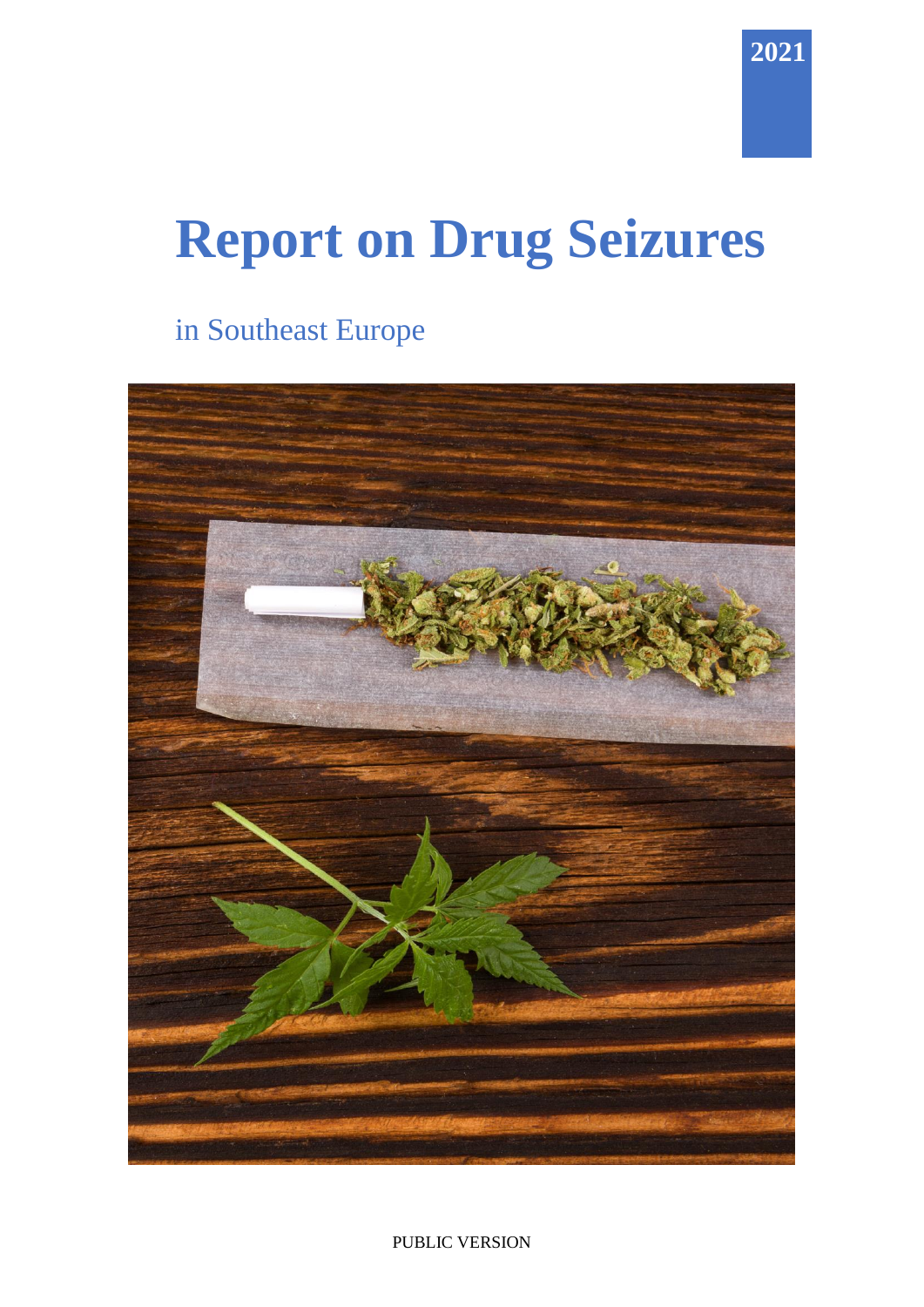This page is intentionally left blank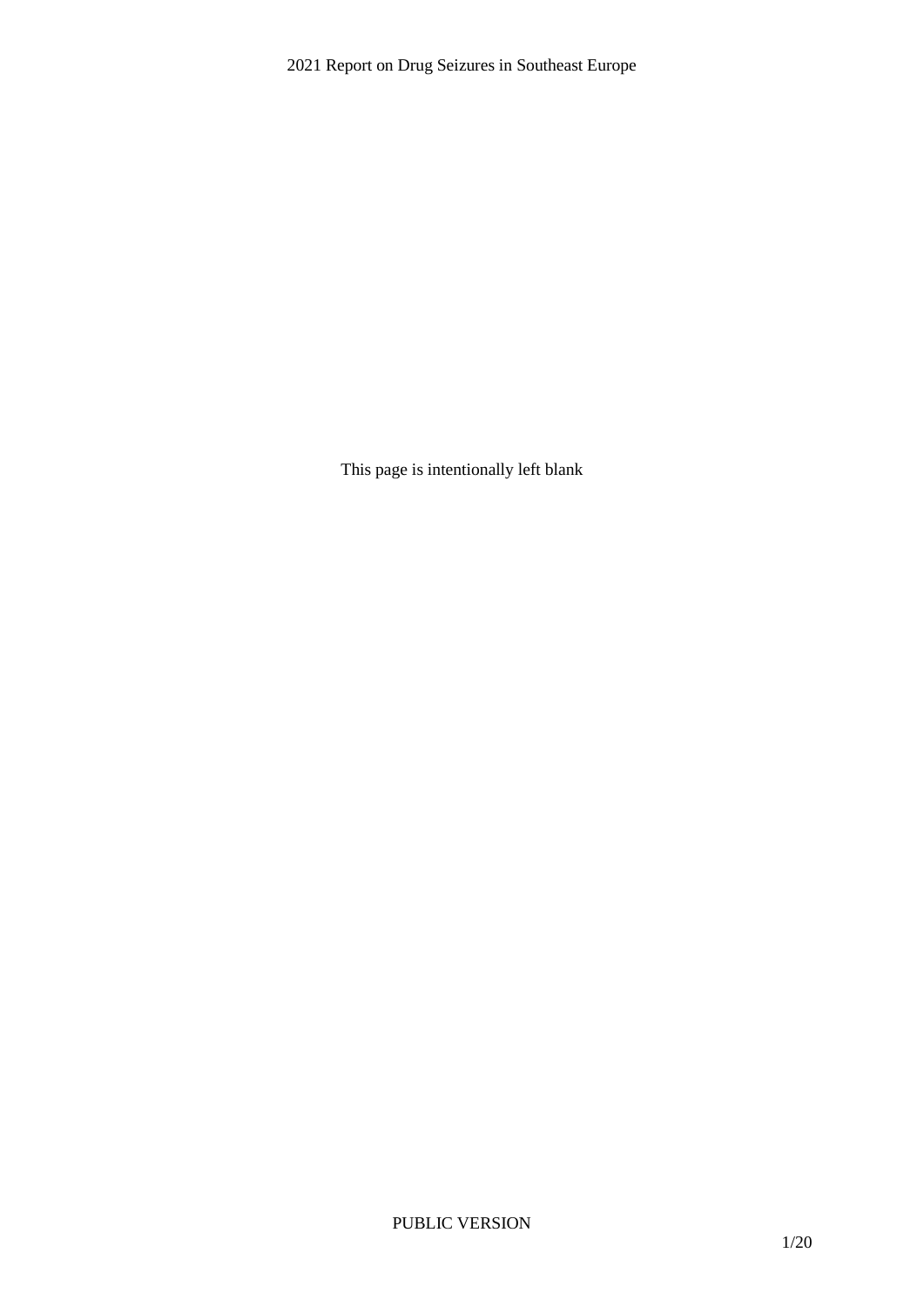## Table of Contents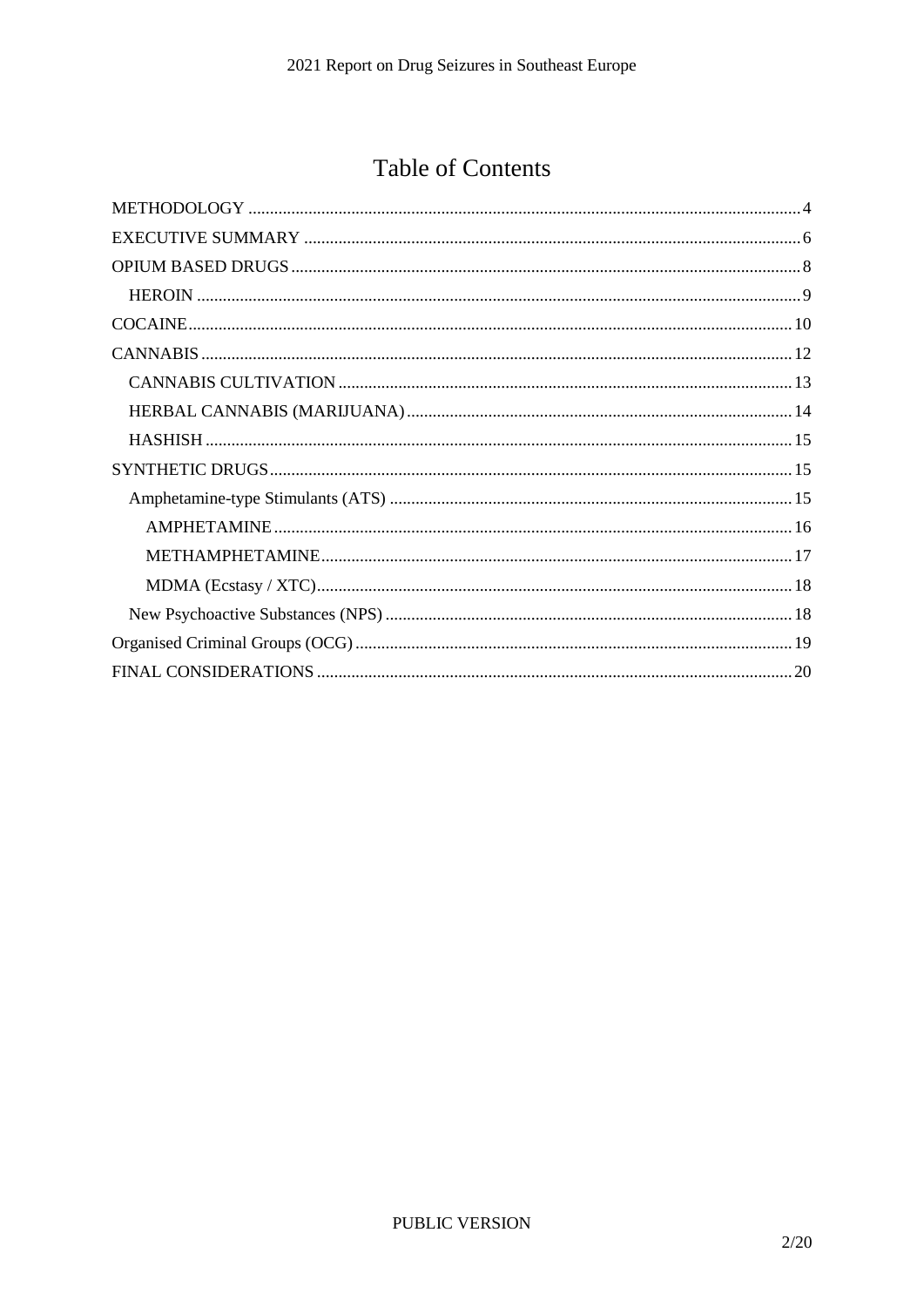Illegal drugs trafficking and consumption impact the social, health, economy and security sectors. Environmental concerns should not be neglected either.

The year of 2020 was undoubtedly marked by the negative effects of the COVID-19 Pandemic, that put many people around the world into difficult situations, economically but not only. To face the stress of the situation, negative coping mechanisms like drugs use, or even drugs trafficking for fast financial gains, might look more appealing than before.

The health crisis also meant a dramatic shift in social and buying habits, leaning heavily towards on-line means of communication and shopping.

At the same time, the restrictive measures implemented by all countries in their effort to fight the COVID-19 Pandemic affected all sectors of activity, and while it is too soon to say to what extent, also disrupted drug trafficking, an already very dynamic environment, stimulated by globalization and fast technology advancement.

<span id="page-3-0"></span>The 2021 Report on Drug Seizures (further referred to as the "Report") aims to provide a comprehensive overview of the drugs situation in Southeast Europe in 2020 and to support the Law Enforcement Authorities in completing their understanding of this multifaceted and ever-evolving scenario.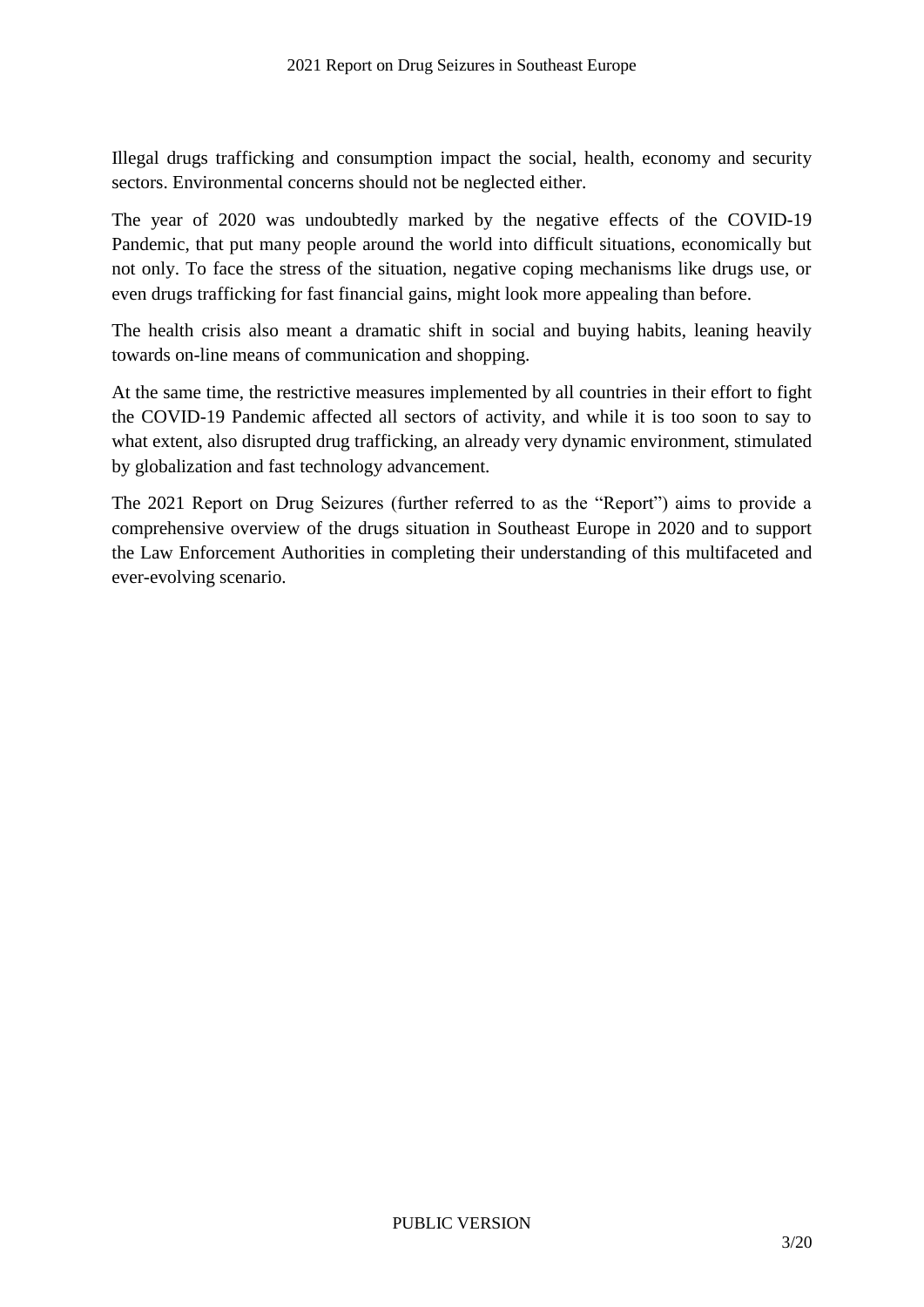## METHODOLOGY

The report is based on statistical data provided by all 11 SELEC Member States through the Annual SELEC Questionnaires on Drug Trafficking for 2020 and previously drafted SELEC reports. Other International Law Enforcement Organizations' reports (ex. UNODC, EMCDDA, etc.) were taken into consideration as well;

| AL        | Republic of Albania             |
|-----------|---------------------------------|
| <b>BA</b> | Bosnia and Herzegovina          |
| ВG        | Republic of Bulgaria            |
| GR        | <br>Hellenic Republic           |
| HU        | Hungary                         |
| MK        | The Republic of North Macedonia |
| MD        | Republic of Moldova             |
| ME        | Montenegro                      |
| RO        | Romania                         |
| RS        | Republic of Serbia              |
| TR        | Republic of Turkey              |

The Report covers the situation / evolution of the main types of drugs in the period January - December 2020 in the SELEC region. For revealing trends in drug trafficking, data from 2019 have also been used.

It needs to be mentioned that the contribution of some Member States was not detailed enough, while the number of shared seizure notifications was too low to be relevant. Therefore, the findings on the Report may not reveal the complete regional situation on certain topics, the totals presented in the Report should not be considered as absolute values, the accuracy is dependent on the completeness of the available data.

Countries have reported the seizures of synthetic drugs using different units (kilograms, tablets, pills etc.). In order to analyse/compare the data, the following conversion system for ATS tablets (for Europe) has been used to uniform the figures for synthetic drugs, as follows:

- 1 tablet Ecstasy (MDMA or analogue)  $= 271$  mg
- 1 tablet Amphetamine  $= 253$  mg
- 1 tablet Methamphetamine  $= 225$  mg
- 1 tablet Non-specified amphetamine  $= 250$  mg

In order to provide an estimated value of the seized drugs, the average price "at street level" in all the reporting Member States was taken into consideration.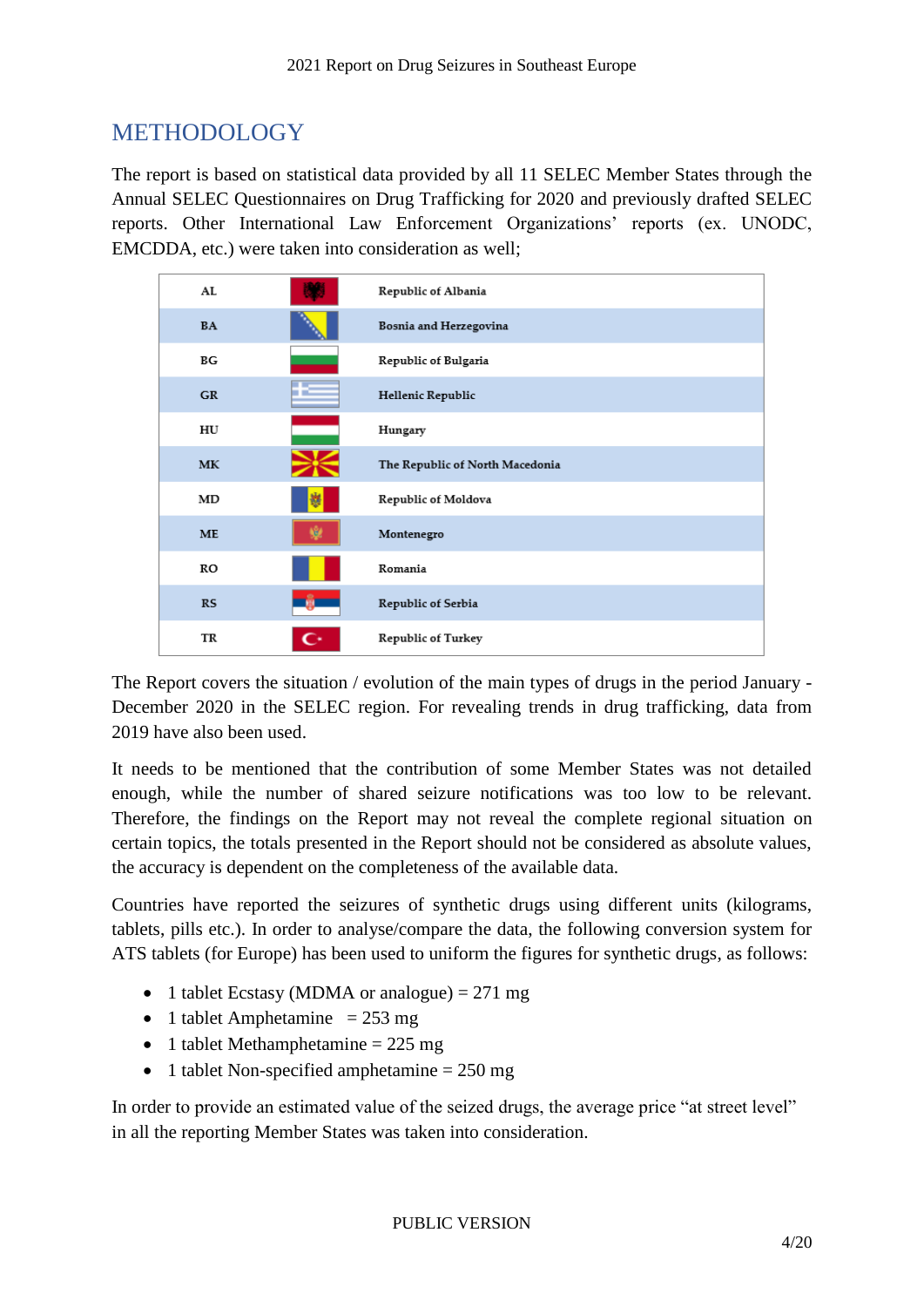As not all the Member States participated with data on the number of cases, in order to have an average quantity / case representative for the region, only data from countries that reported on both topics were considered.

As graphically represented in the below map, the SELEC region is situated on what is known as the Balkan Route, that is divided into three sub-branches: the Southern branch (Turkey, Greece and Albania), the Central branch (Turkey, Bulgaria, Serbia, Hungary, Bosnia and Herzegovina, Republic of North Macedonia and Montenegro<sup>1</sup>) and the Northern branch (Turkey, Bulgaria, Romania and Hungary).



<span id="page-5-0"></span>The Northern Black Sea route (Central Asian countries, Azerbaijan, Georgia, Russian Federation, and Ukraine), connects with the Northern and Central sub-branches of the Balkan route, via Ukraine, Romania, Hungary.

<sup>&</sup>lt;sup>1</sup> Republic of North Macedonia or Montenegro can be included both in the Central and Southern branches of the Balkan route.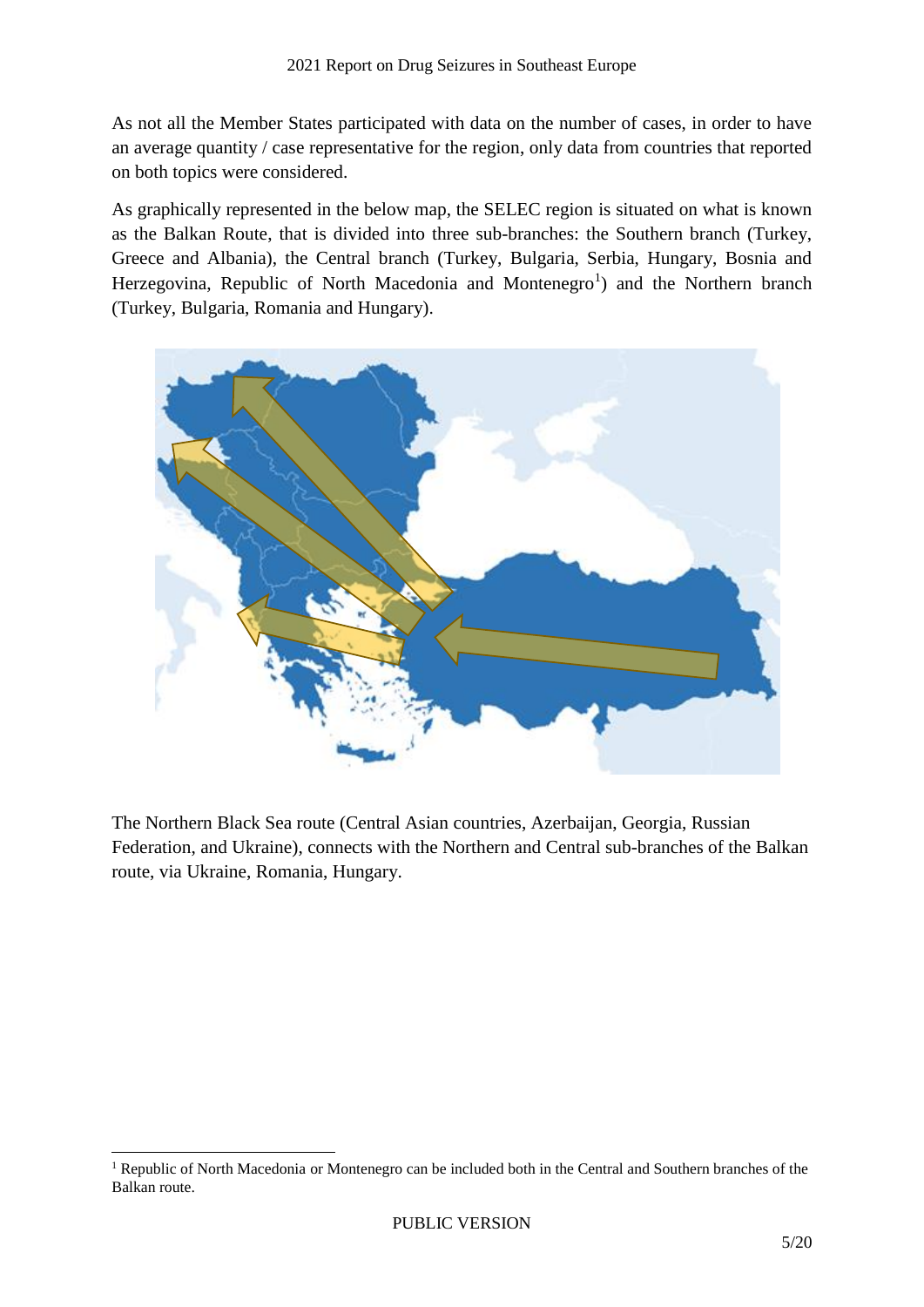## EXECUTIVE SUMMARY

This section of the Report highlights the key findings for the year 2020 for each type of drug and where relevant, comparative analysis with the situation reported in the previous year.

#### **Opium-Based Drugs / Heroin**

• The opium-based drugs (opium, heroin and morphine) seized in Southeast Europe –15.6 tons, a **decrease of 32.6%**

• Heroin (almost 14.5 tons) represents 94.5% of the total quantity of opiates, being the most important opium-based drug smuggled.

• Heroin - registered a decrease of 32.2%

• Opium-based drugs were transported mainly by Passenger Cars and Air Freight Consignments / Mail Delivery (by number of cases) or by Maritime Consignments (by quantities)

• The estimated value of the seized heroin: approx. 377 million EUR

#### **Cocaine**

• The cocaine seized amounts to 5.8 tons, this represents a **22.3% increase**

• Cocaine is shipped from the Andean countries to Southeast Europe predominantly via maritime containers

- Smaller amounts but in most of the cases are trafficked by passenger cars
- The estimated value of the cocaine: around 281 million EUR

#### **Cannabis**

• Cannabis is the most trafficked and consumed illicit drug in the region and in the world

• The total amount of cannabis products (marijuana and hashish) seized – more than 116 tons, meaning an **increased by 4%**

- 64.6% was herbal cannabis (marijuana) and 35.4% hashish
- Illegal plantations: 106,329 kg and 18,520 pieces/plants
- Marijuana over 75 tons decline by 1%
- Hashish over 41 tons increase by 15.4%

• At regional level, marijuana is transported most often by passenger cars (243 cases) and in largest quantities by trucks / lorries (6,369 kg) and air couriers (6,320 kg)

#### PUBLIC VERSION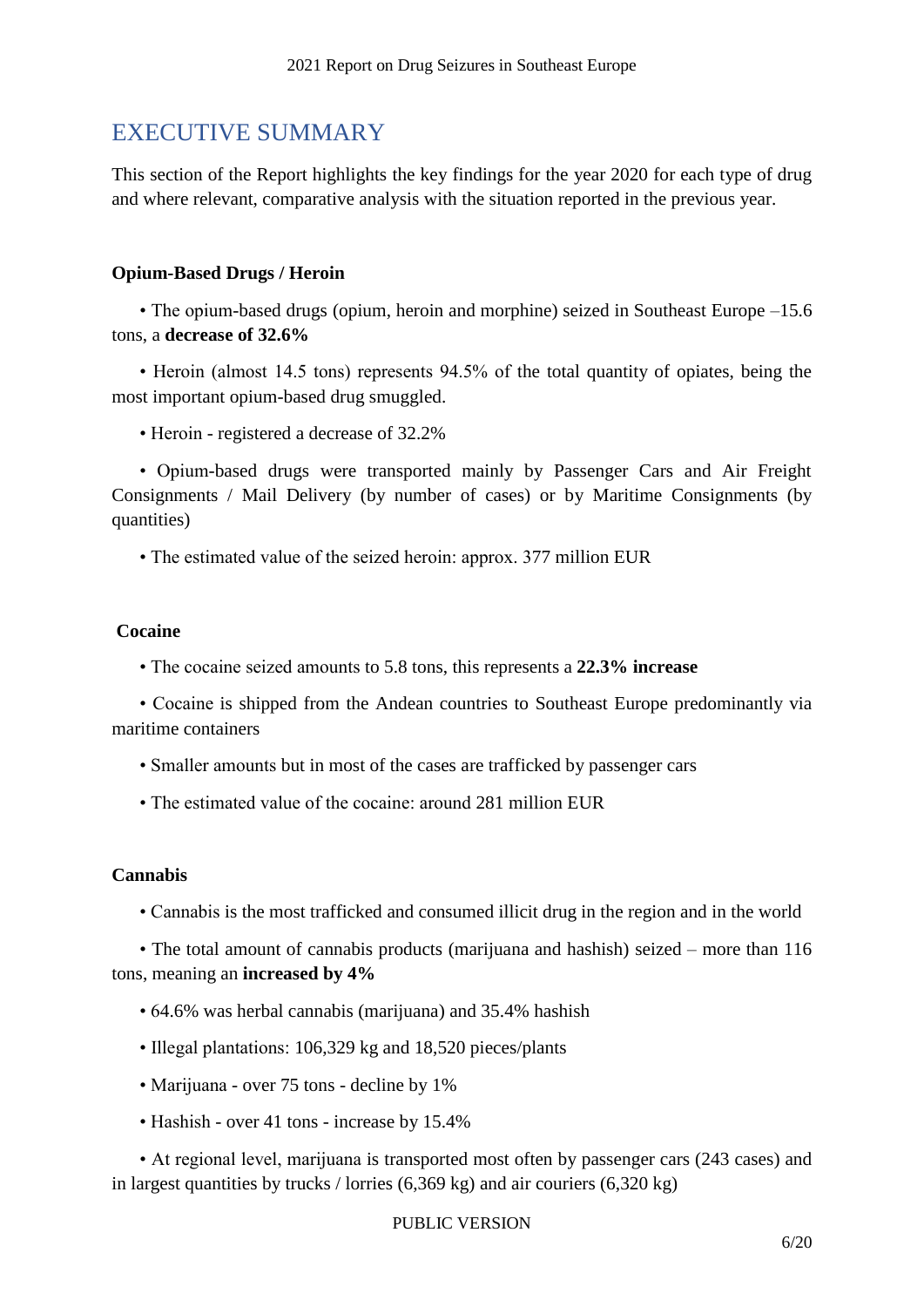• The estimated value of marijuana: around 836 million EUR, hashish: around 470 million EUR.

#### **Synthetic Drugs**

- Amphetamine: 2674 cases (28% drop) and 2156 kilograms (**78.4% drop**)
- Methamphetamine: 35,028 cases (45% increase) and 4,219 kilograms (**394% increase**)
- MDMA: 6636 cases (31.3% drop) and 12,608 kilograms (**390% increase**)

• 110 million EUR – Amphetamine; 116 million EUR – Methamphetamine; 476 million EUR – Ecstasy

• Not excluded that OCGs or individuals would try to produce NPS in the region.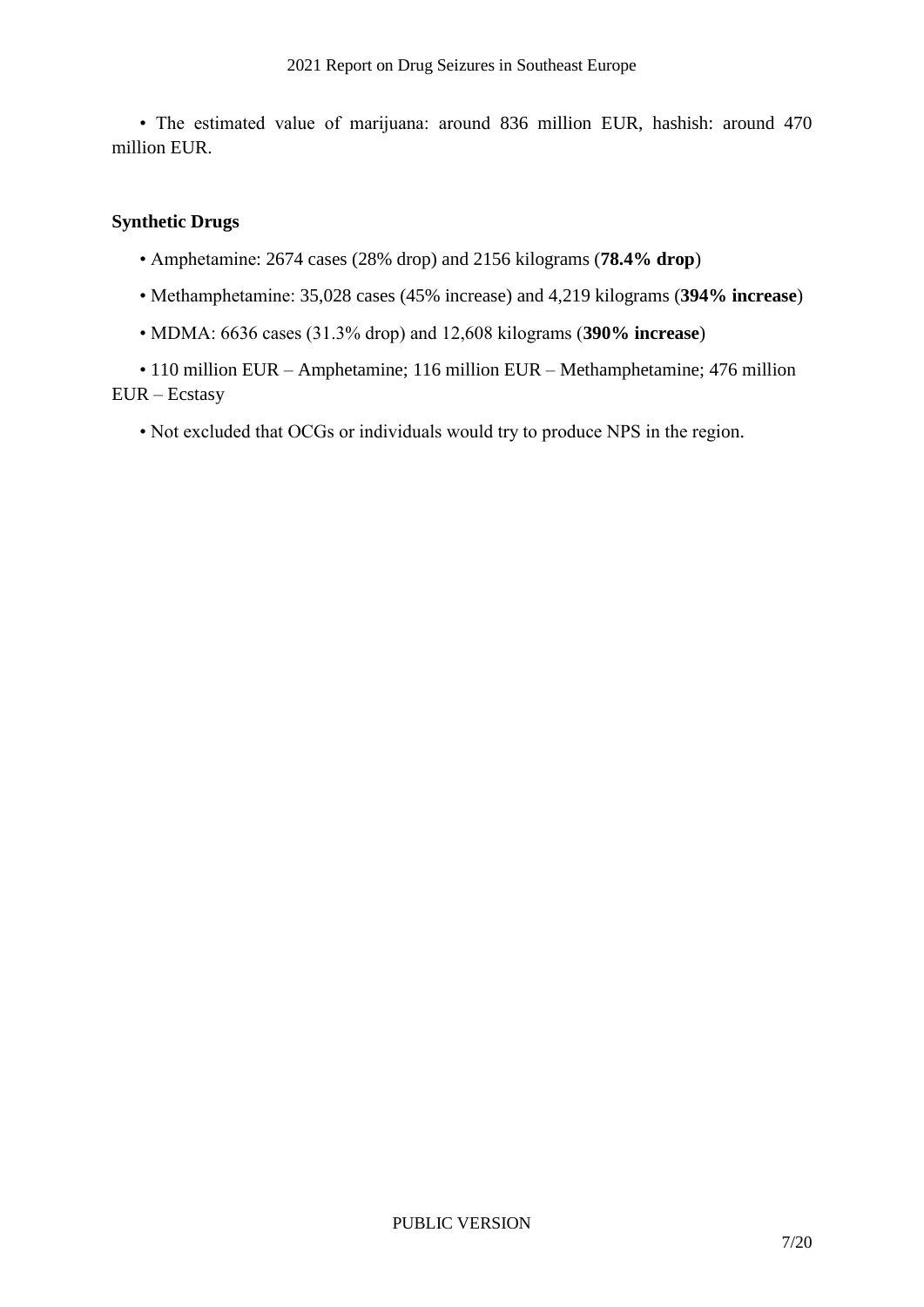## <span id="page-8-0"></span>OPIUM BASED DRUGS

While opium poppy is cultivated legally, for medical purposes, in Australia, Hungary, India, France, Spain and Turkey, under the supervision of the United Nations, it is reported as being produced in 50 countries in total. Still, opium poppy production is being accredited mainly to Afghanistan, with an estimated 224,000 hectares (37% increase compared to 2019) and 6,300 tons in  $2020^2$ .

With 84% of global heroin production in the past 5 years<sup>3</sup> taking place in Afghanistan, the drugs have to travel long distance and across multiple borders to the main destination markets in Europe, which spawns a complex supply chain.

Southeast Europe is geographically located on the **Balkan Route**, the most heavily used and shortest way between the source and Western and Central European markets for heroin. This makes it a transit area and also, in various amounts from a country to another, a market for the illegal drugs. Some of the alternative and less used routes, that might gain in importance are the **Northern Route** and the **Southern Route**.

In 2020, the opium-based drugs (including opium, heroin and morphine) seized in Southeast Europe weighted almost 15.6 tons, representing a **32.6% decreased**.



Taking in consideration the seized quantities and the prices reported by SELEC Member States, the total estimated value of the heroin seized in  $2020$  (street price<sup>4</sup>) is approx. 377 million EUR.

The reported opiate-related seizures for 2020 are referring to 18,971 cases, the vast majority (97.3%) being linked to heroin seizures, namely 18,468.

<sup>2</sup> UNODC – World Drug Report 2021

<sup>3</sup> UNODC – World Drug Report 2021

<sup>4</sup> Average price: ~25.6 Eur/gram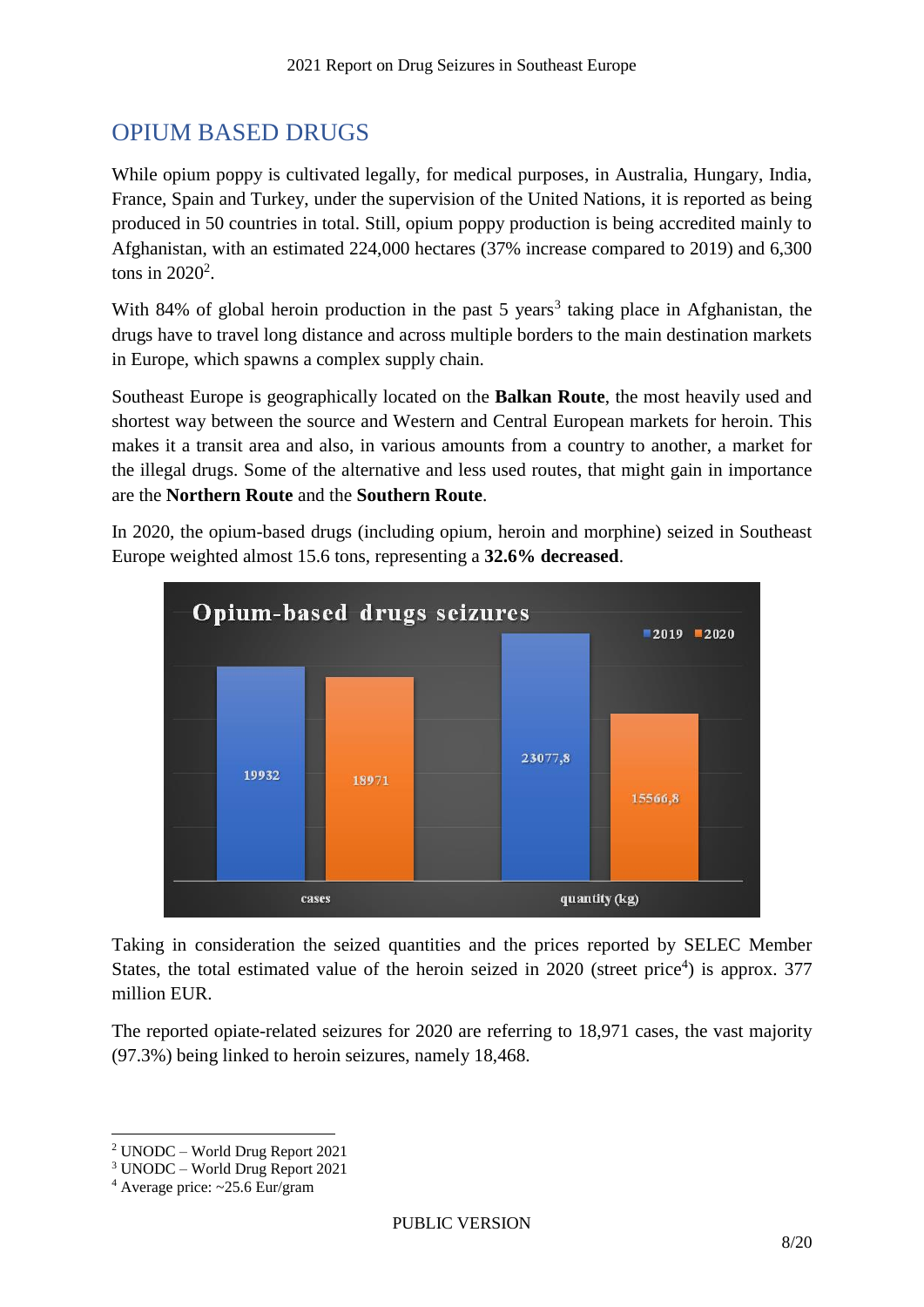Heroin represents 94.5% of the total quantity of opiates seized in 2020, being undoubtedly the most important opiumbased drug smuggled in the region. Opium (5.3%) and Morphine (0.2%) continue to represent opiates with a lower impact over Southeast Europe. The quantity of Morphine and Opium seized dropped by 42.5% (from 44.3 kg to 25.5 kg) and 27% (from 1,318.9 kg to 807 kg) respectively.



In 2020, Opium-based drugs were transported mainly by Passenger Cars or Air Freight Consignments / Mail Delivery counting the number of cases, and by Maritime Consignments considering quantities.

Three heroin laboratories were dismantled in 2020 with 9 offenders arrested.

## <span id="page-9-0"></span>**HEROIN**



Comparing the regional situation with the previous year, the amount of seized heroin in 2020 **decreased by 32.2%** (namely 6,980.3 kg), from 21,714.6 kg to 14,734 kg.

The number of cases recorded in 2020 decreased slightly, from 19,263 seizures in 2019 to 18,468 in 2020. The average quantity / transport was 813 kg, a 29.2% decrease compared to 1,148 kg average in 2019, but bear in mind that not all the countries replied with data on this topic.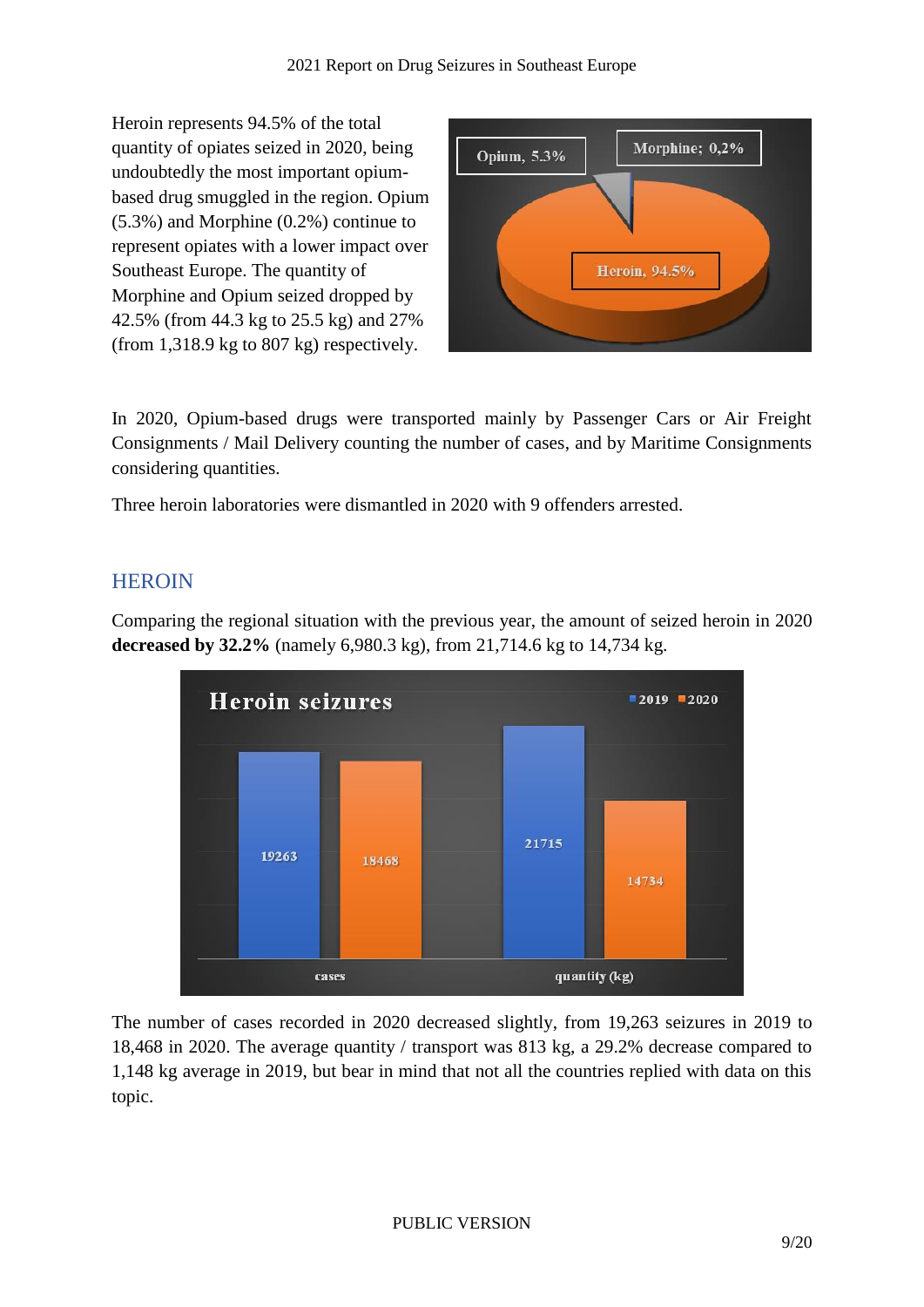#### **Routes**

Because of its key geographical position, Southeast Europe plays a major role in heroin trafficking, being located on the Balkan Route, the main supply channel for Afghan heroin.

The heroin coming from Afghanistan is mainly trafficked via Iran (mentioned as departure for the transport for at least 4,976.380 kg in 2018). Turkey then, acts as the first filter for heroin transiting SELEC region towards Western and Central Europe, being a common point for all the subdivisions of the Balkan route. From here, the heroin may be redirected via any of its three branches: The Southern, Central and Northern branch, not be seen as clearly divided, as they are interlocked and pivot on the interests and opportunities of the traffickers.

Considering the mentioned road traffic restrictions due to current health concerns, after transiting Turkey, the sea pathways along the route may gain importance for the heroin continuing the route to Western and Central Europe. Some of the many citizens with navigation skills in the region may be used to transport heroin to European markets by sea.

On its way, heroin may be mixed with other substances to increase the quantity, divided and repacked. The 3 laboratories discovered in 2020 could have served the purpose of cutting and diluting the heroin, before packing it for trans-border transportation, or distributing it to street-level dealers. It needs to be mentioned that in 2019 as well, 9 heroin production laboratories were located and dismantled and 13 offenders were arrested.

The 32.2% drop in the quantity of seized heroin compared to the previous year can be attributed to the heroin being stockpiled in locations along the route, due to the COVID-19 related traffic restrictions, ready to be shipped when restrictions loosen or new methods of transportation or opportunities arise. The old routes may change, their importance may shift, or new routes may emerge.

As the market regulates itself, a drop of the available heroin can lead to the increase in price at street level and / or increased consumption of other drugs, especially synthetic opioids, as a substitute. Also, a wider range of individuals / OCGs might be tempted by the higher profit and reduced competition, especially if the required connections are already in place.

## <span id="page-10-0"></span>COCAINE

With the coca bush cultivation limited only to the Andean countries, due to geographical constrains, cocaine produced in South America is transported to European markets mainly by maritime containers.

From a global perspective, the Southeast Europe does not play a strategic role in relation to cocaine smuggling, compared to heroin and cannabis. The region represents a transit area to Western and Central European countries and to a lesser extent a destination for cocaine.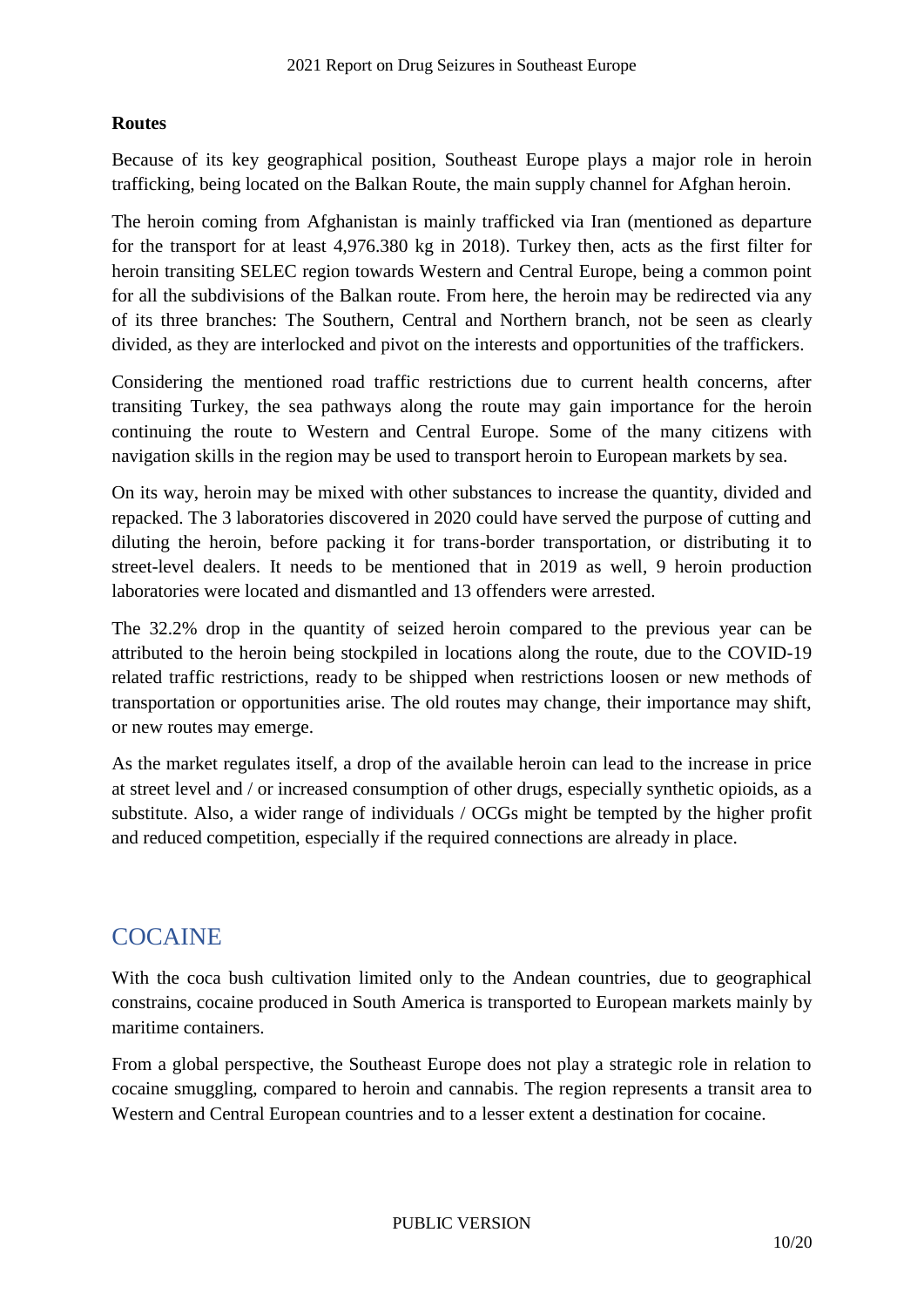Taking in consideration the reported seizures and prices, the total estimated value of the seized quantities of cocaine (street price<sup>5</sup>) in 2020 is more than 281 million EUR.

The cocaine seized in 2020 amounts to 5,821.9 kg, representing a **22.3% increase**.



The number of cases remained almost the same (19 more cases in 2020), resulting in 21.7% larger quantities of cocaine per transport, from 1.1 kgs / case in 2019 to 1.3 kgs / case in 2020, but bear in mind that not all the countries replied with data on this topic.

Considering the Member States contributions, 221 cases with 3,002 kg were directly linked to trans-border trafficking, representing 51.6% of the total quantity of cocaine seized in the region.

Cocaine seizures at the border crossing points represent 48.8% of the total quantity seized and 94.7% related to transborder trafficking.

In terms of seized quantities, pursuant to the annual questionnaires, 63.3% of cocaine quantities were related to maritime consignments and 36% to passenger cars. This is in accordance with the need for cocaine to travel by sea (or to a lesser extent air) from South America where it is produced, to European markets, due to geographical limitations. Countries with sea ports are more likely to be placed on the trafficking itinerary.

Small quantities of cocaine also travel by land in the opposite direction, from ports in Western Europe towards the markets in the region.

Sometimes cocaine is transported mixed with other substances for concealment, requiring local laboratories for chemical extraction, to return it back to pure powder cocaine.

The 22.3% increase in the quantity of seized cocaine can be related to cocaine global production having doubled from 2014 to 2019, reaching an estimated 1,784 tons all-time high<sup>6</sup>.

<sup>5</sup> Average price: ~93.8 Eur/gram

<sup>6</sup> UNODC – World Drug Report 2021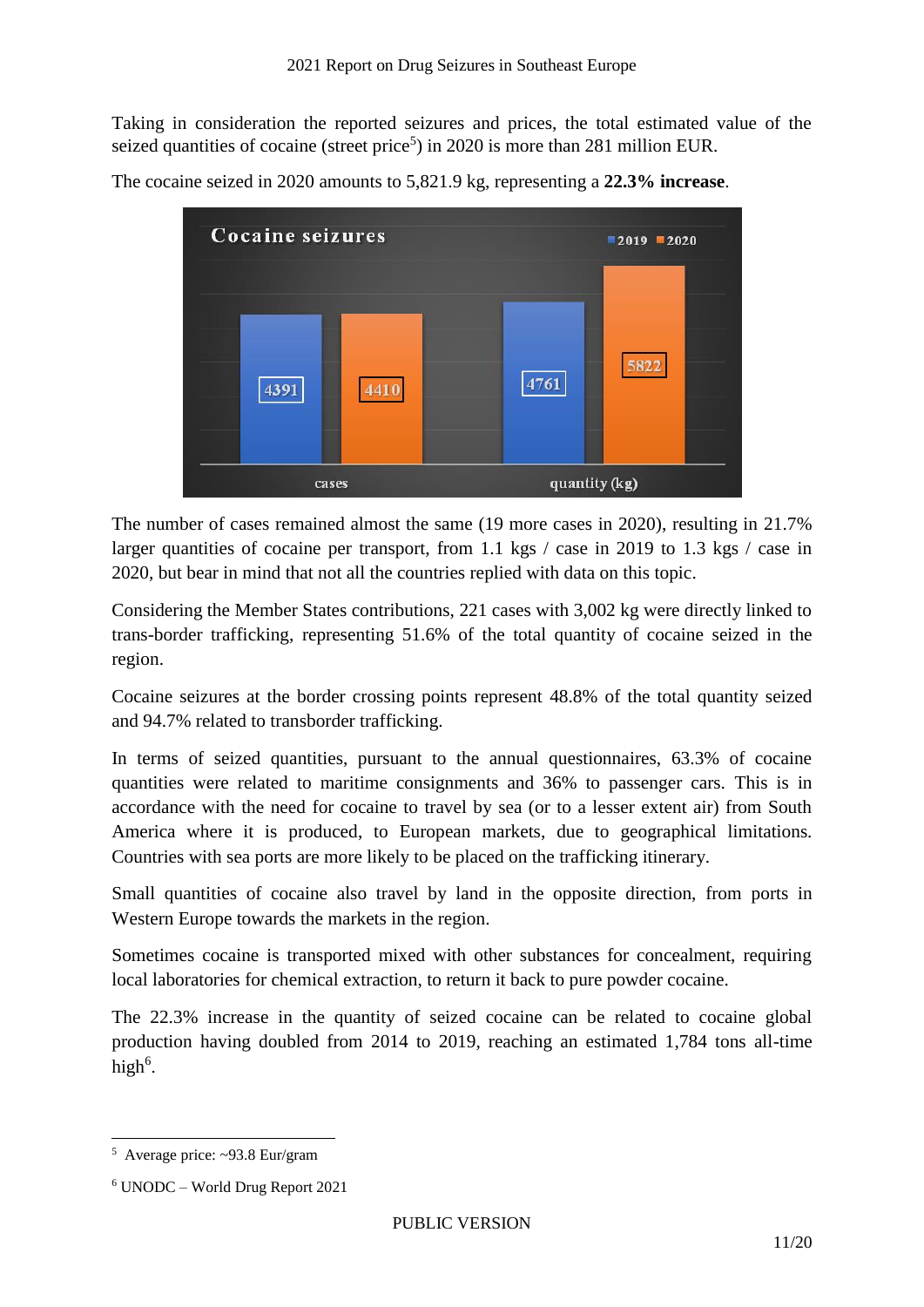Larger and easier availability of the illegal drug, together with its expected result, a drop in price, can lead to the market expanding towards new users. It can also mean an increase in purity of the cocaine available at street level, causing overdoses, especially in the mentioned category.

Higher level of competition between drug traffickers can also escalate into violence.

## <span id="page-12-0"></span>CANNABIS

Cannabis is clearly the most widely produced and used illicit drug in the world.

Because of its geographic location, the region offers suitable conditions for outdoor cultivation of the cannabis plant.

In addition to that, indoors cannabis cultivation, used world-wide to a lesser extent, it's growing rapidly, especially in Europe. Complete solutions for growing cannabis plants are available online, in a wide variety of options, starting from small "grow tents", usable in apartments (providing "grow lights", irrigation, ventilation and heat control systems) and ending with industrial scale solutions that can be used as is or easily adapted to cannabis growing. Seeds for plants with various characteristics (delta9-THC concentration, or the time required for the crop to mature and be ready for harvest) are available also. According to the UNODC<sup>7</sup>, in Europe, the cannabis herb potency (delta9-THC) increased from  $~6\%$  to  $~11\%$ , between 2002 and 2019. In the same period of time, its perception between adolescents as being risky dropped by as much as 40%, despite the evidence linking regular use to health problems, particularly in young people. The two aspects combined (increased threat and unrealistic perception) can be a set up for the drug to harmfully impact the young population.

New methods of consuming the cannabis plant, like "vapes" are also emerging. Vapes are hand-held, battery-powered devices that are used to inhale an aerosol (the vapor) containing various chemicals (nicotine, flavours, can contain THC or CBD).

The legalization of non-medical cannabis consumption for recreational purposes in some European countries and other places around the world, as well as cannabis being embraced by the RAP culture, has a significant impact on the perception of the young generation.

Globally, the herbal cannabis (marijuana) is produced and used in almost all countries, whilst the cannabis resin (hashish) production is limited to countries in North Africa, the Near and Middle East and South-West Asia<sup>8</sup>.

According to the information provided by SELEC Member States, taking in consideration the reported prices<sup>9</sup> for cannabis products, the total value of the quantities of cannabis and its

<sup>7</sup> UNODC - World Drug Report 2021 (1995 to 2019 comparison)

<sup>8</sup> UNODC - World drug report 2019

<sup>&</sup>lt;sup>9</sup> Marijuana average price:  $\sim$  11.1 Eur/gram, Hashish average price:  $\sim$  11.4 Eur/gram.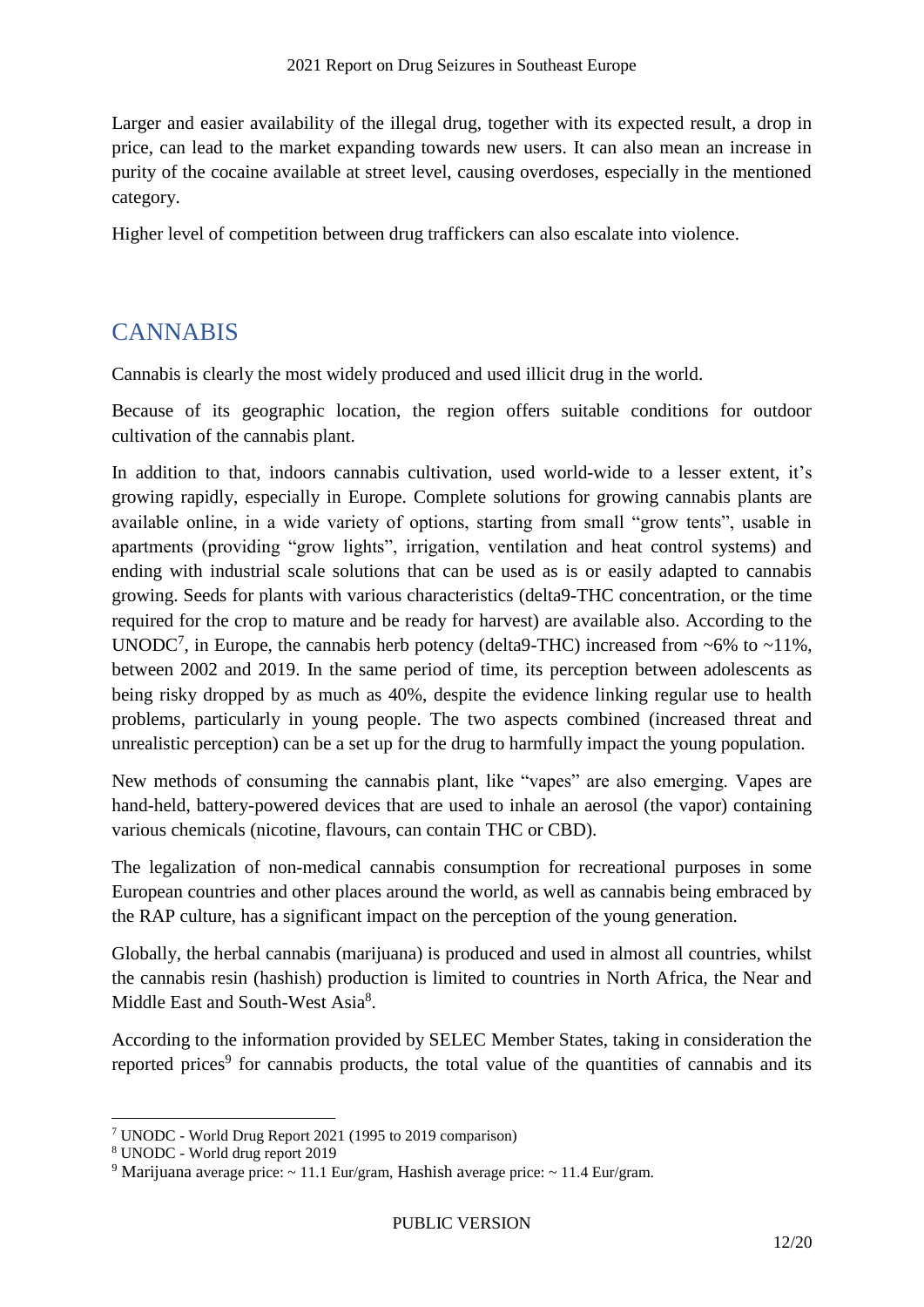derivatives seized in 2020 (street price) is around 836 million EUR for marijuana and 470 million EUR for hashish (more than 1.3 billion EUR total).

The total amount of cannabis products, including herbal cannabis (marijuana) and cannabis resin (hashish), reported as seized was 116 tons (116,152.1 kg) in 64,379 cases.



This means that in 2020, cannabis remains the first ranked drug, both in terms of value (street price) but also cases and quantities seized. The average quantity seized was  $1.76$  kg / case, a 26.3% increase comparing to the previous year (1.49 kg / case in 2019).

Compared to 2019, the quantity of herbal cannabis seized in 2020 registered a slight decrease of 1.2% while cannabis resin increased by 15.4%, with an overall **increase** of the seized cannabis products of **+4%**.

Regarding the type of cannabis products, 64.6% were herbal cannabis (marijuana) and 35.4% hashish. In the last five years, the share marijuana-hashish oscillated from 65% to 95% marijuana, being difficult to accurately assess its future evolution.

In 2020 8.3 litters of liquid cannabis were seized in 16 cases and 5,794 kg of scank (hybrid cannabis) were seized in 6896 cases.



## <span id="page-13-0"></span>CANNABIS CULTIVATION

According to the Member States contributions, in 2020, substantial quantities of cannabis were detained from illegal plantations, as follows: more than 100 tons (namely 106,329.6 kg) and 18,520 pieces/plants all within 1,458 cases.

Considering that the quantities were presented by the Member States in different units (e.g., kilograms, pieces, plants, stalks, trees) and there are no accepted/concrete/specific rules to

PUBLIC VERSION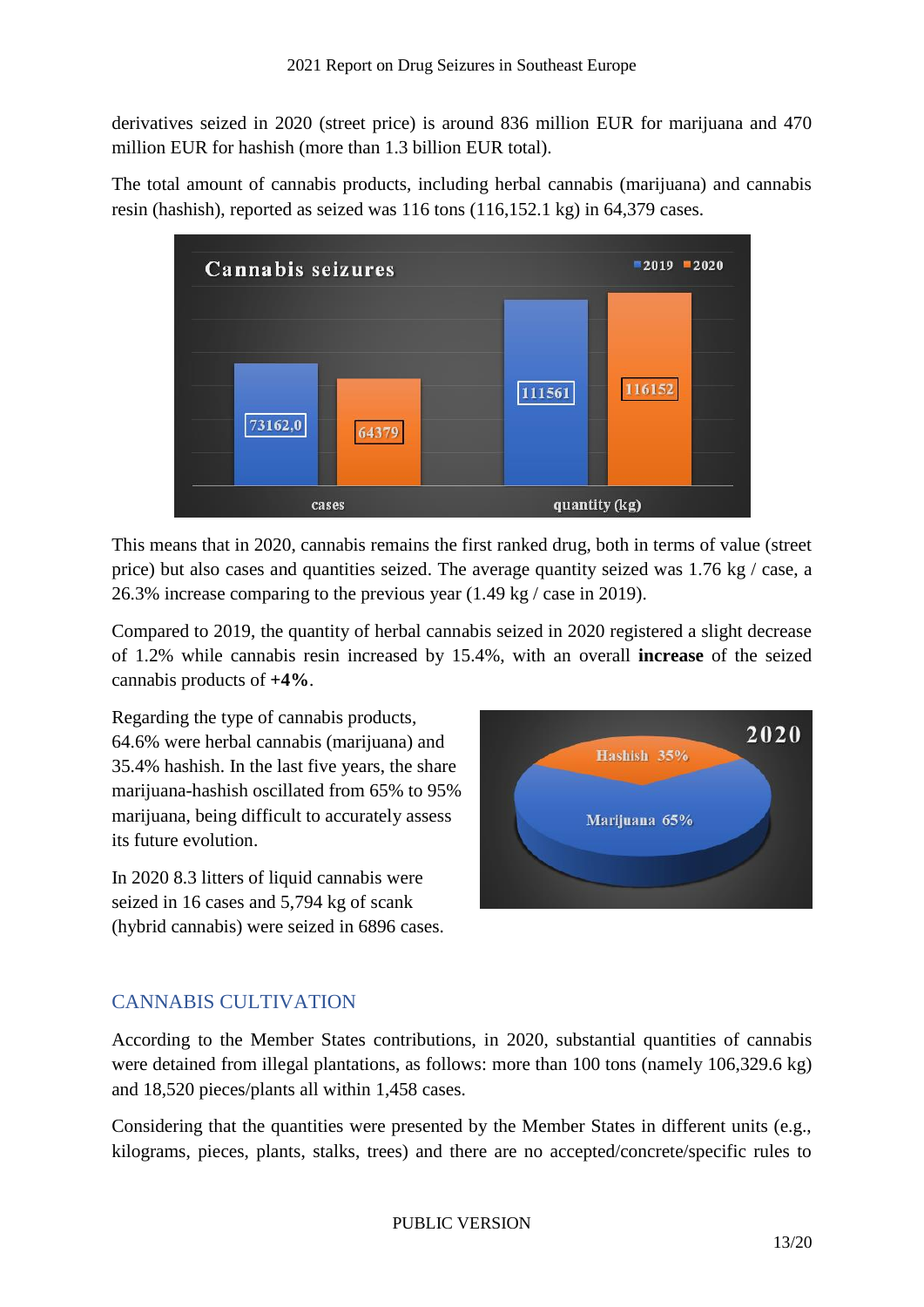convert the quantities in only one unit, a general conclusion related to the evolution of quantities cannot be drown.



In this case, comparing 2020 and 2019, the quantity increased by 122% (58,338.7 kg), while the number of pieces/plants decreased sharply by 89%.

#### <span id="page-14-0"></span>HERBAL CANNABIS (MARIJUANA)

In 2020, over 75 tons (75,018.3 kg) within 55,626 cases of marijuana were seized, a **decrease of 1.2%** (less with 889.4 kg) comparing to the previous year.

The average quantity transported / case in 2020 was 1.14 kg, almost the same (**0.03% increased**) compared to 1.11 kg / case in 2019, but bear in mind that not all the countries replied with data on this topic.

As marijuana is it the most widely used illegal drug in the world, it is transported in bigger conveyance than any other drug.

Out of the total 75 tons of marijuana seized in 2020, just 13.5% (namely 10,090.5 kg) was indicated as directly related to trans-border trafficking; not all the countries provided data in this regard.

Regarding the marijuana seizures directly related to trans-border trafficking, as per the contributions of the Member States, 204 seizures of marijuana were made at the border crossing points and 167 seizures inland.

In terms of quantity, 6204.4 kilograms of marijuana were seized at the border crossing points, while 10,180.2 kilograms of marijuana were seized inland; again, not all the countries provided data on this aspect.

In most of the cases, seized marijuana was being transported by passenger car, while the biggest quantities were found in trucks / lorries and air couriers.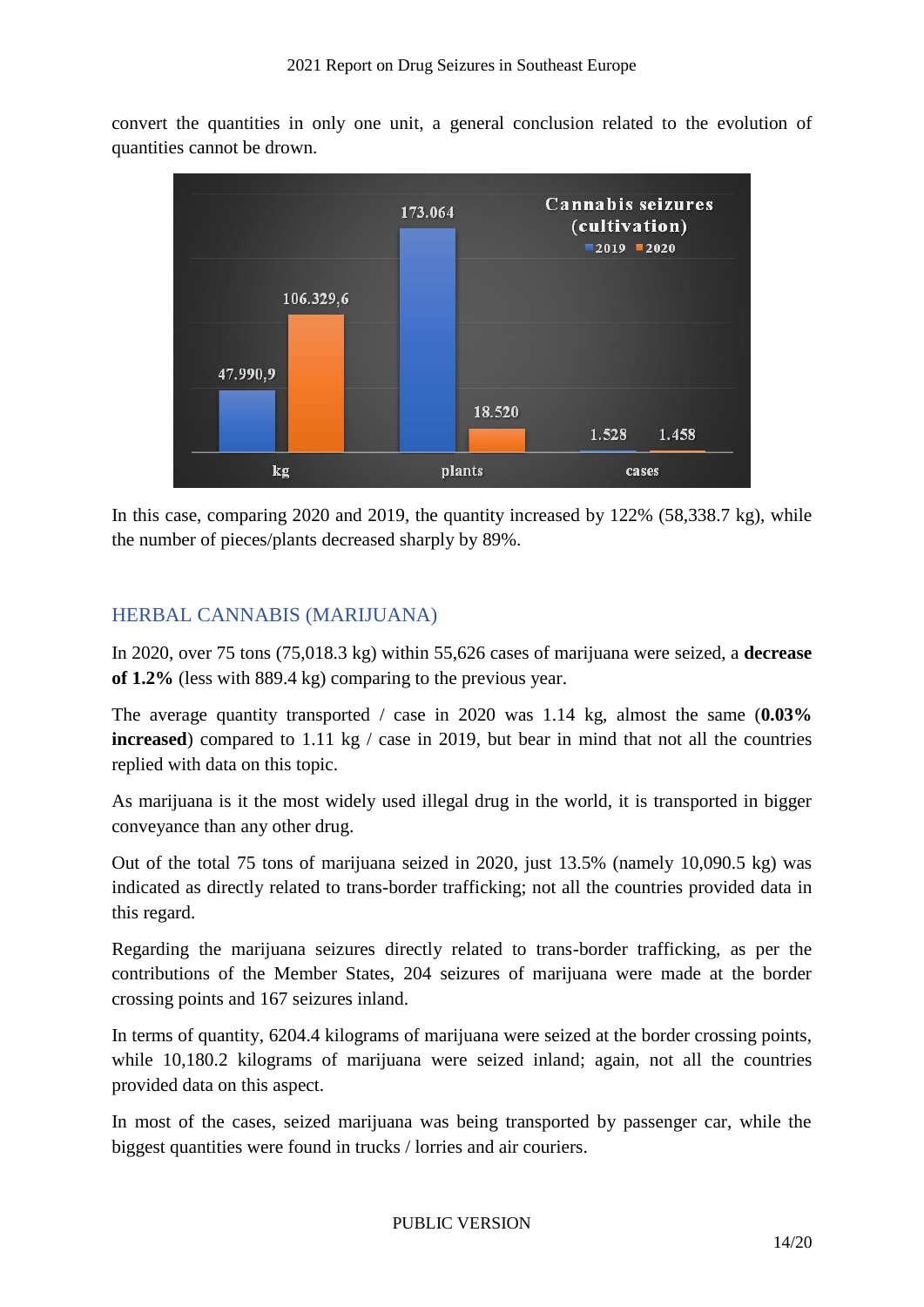### <span id="page-15-0"></span>HASHISH

Hashish (41,133.8 kg in 2020) represents 35.4% of the amount of cannabis products seizures made in the region, the total reported quantity **increasing by 15.4%** (from 35,653.6 kg in 2019).

The average quantity of cannabis resin seized in 2020 was 4.54 kg / case, a 13.7% decrease compared to 2019 (5.26 kg  $/$  case).

Out of the 41 tons of seized hashish, 3.5 tons (namely 3,553.1 kg, 8.6% of total) were indicated as directly related to transborder trafficking, while 3.4 tons (3,456.1 kg, 8.4%) were seized at a Border Crossing Point; not all the countries provided data in this regard.

Seized hashish was most often being transported by passenger cars, while the biggest quantities were found in maritime consignments.

Marijuana is also reported to travel in both directions between sea ports and airports in Greece and Western Europe, or Turkey.

Having in mind that cannabis can be produced outdoors in the region and indoors anywhere in the world (and easier than ever), the routes are influenced by the links and connections at international level.

## <span id="page-15-1"></span>SYNTHETIC DRUGS

#### <span id="page-15-2"></span>Amphetamine-type Stimulants (ATS)

While substances abuse is one of mankind's oldest issues, the level of addictiveness caused by chemically produced drugs like synthetic drugs generate a whole new level of threat.

With the necessary chemical equipment being relatively easy to find (especially on-line), and the fact that the synthetic drugs production is independent of the cultivation of a certain crop, OCGs able to provide the required chemicals can produce ATS anywhere in the world. This means that such laboratories may be set up in the region.

Together with the fact that there is a wide variety of options as substituents, ATS production and trafficking may cause serious problems for countries that are slow to adapt their legislation to the new conditions.

The synthetic drug evolution is difficult to assess due to it being in direct relation with the development in technology, legislation and also the evolution of traditional drugs.

The following quantities of synthetic drugs were seized in 2020:

PUBLIC VERSION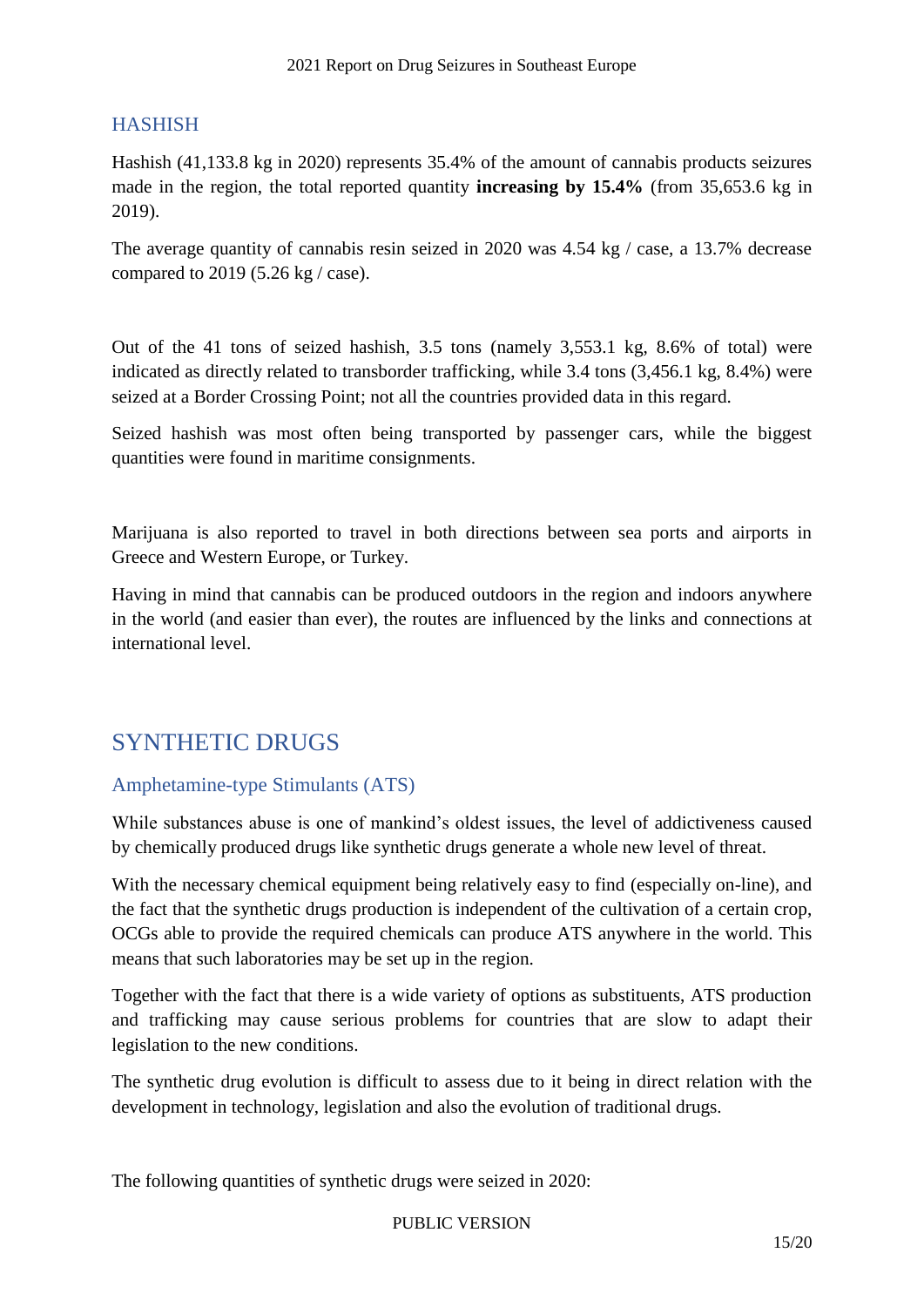| 12608,8        | Synthetic drugs seizures 2020<br>2156,5 |                 |
|----------------|-----------------------------------------|-----------------|
| <b>Ecstasy</b> | Amphetamine                             | Methamphetamine |

According to the information provided by SELEC Member States, taking in consideration the reported seizures and prices for synthetic drugs, the total value of the seized quantities in 2020 (street price) is around 110 million  $EUR^{10}$  for Amphetamine, 476 million  $EUR^{11}$  for Ecstasy and 116 million  $EUR^{12}$  for Methamphetamine.

#### <span id="page-16-0"></span>AMPHETAMINE

In 2020 amphetamine registered a big **drop of 78.1%** compared to 2019, from 9,976.2 kg in 3,715 cases to 2,156.5 kg in 2,674 cases.



The average quantity / transport also dropped by 72.6%, from 2.69 kg / case in 2019 to 0.74 kg / case in 2020, indicating that drugs traffickers tried to move considerably smaller quantities of amphetamine per transport, but keep in mind that not all the countries replied with data on this topic.

<sup>10</sup> Ecstasy average price: ~ 10.2 Eur/pill

<sup>&</sup>lt;sup>11</sup> Amphetamine average price:  $\sim$  12.9 Eur/pill

<sup>&</sup>lt;sup>12</sup> Methamphetamine average price:  $\sim 6.2$  Eur/pill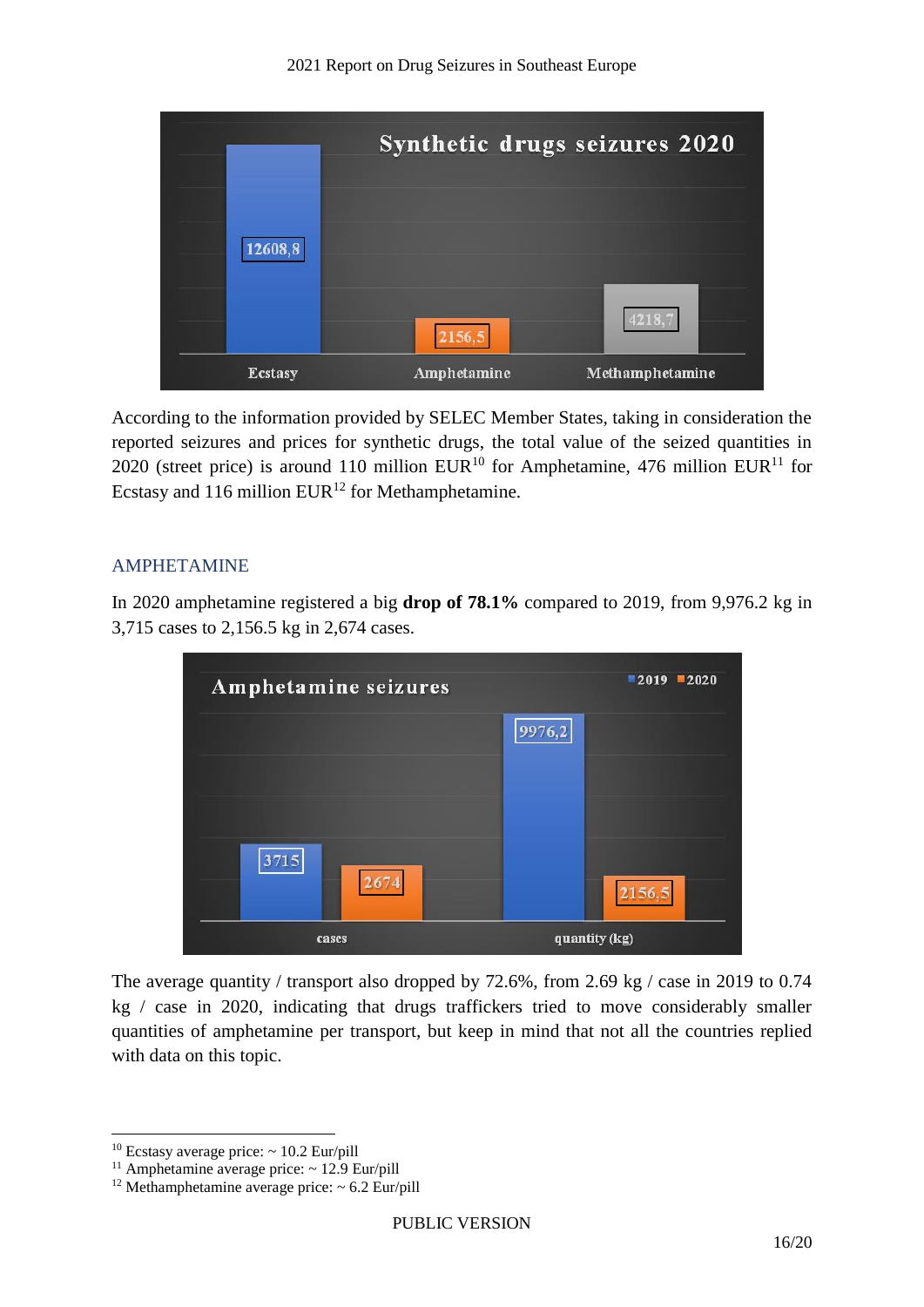In 2020, 72.8% of the seized quantity of amphetamine was discovered in two maritime containers coming from Lebanon, dissimilated in organic soap and second-hand refrigerator's parts.

An amphetamine production laboratory was dismantled and one person was arrested in 2020. (3 laboratories were dismantled in 2019).

## <span id="page-17-0"></span>METHAMPHETAMINE

Related to methamphetamine affecting the region, the main source continues to be Iran. It appears that methamphetamine may be delivered also from India, by  $\text{sea}^{13}$ .

According to Interpol<sup>14</sup>, a new trend in methamphetamine trafficking is represented by the emergence of Afghanistan as a mass producer. The discovery in the region of a wild crop, called "**Ephedra**", allows the productions of **Ephedrine** locally, very cheaply, to further produce methamphetamine. Methamphetamine is being trafficked together with heroin from Afghanistan in increasing ratios.

The seized quantity of methamphetamine in 2020 registered a massive **increase of 394%** compare to the preceding year, from 1,072.1 kgs to 4,218.7 kgs.

| Methamphetamine seizures                |    |  |               |  |  |  |  |
|-----------------------------------------|----|--|---------------|--|--|--|--|
| $\blacksquare 2019$ $\blacksquare 2020$ |    |  |               |  |  |  |  |
|                                         |    |  |               |  |  |  |  |
|                                         |    |  |               |  |  |  |  |
| 15                                      | 10 |  | 1072,1        |  |  |  |  |
| cases                                   |    |  | quantity (kg) |  |  |  |  |

Methamphetamine from Iran follows heroin on the Balkan Route, entering the SELEC region via Turkey, then continuing towards Western and Central Europe.

Regarding the methods of transportation, in most of the cases (88.5%), but also the largest quantity (99.8%) of the seized methamphetamine was transported by passenger cars.

<sup>&</sup>lt;sup>13</sup> SOCTA Serious and Organised Crime Threat Assessment 2017

<sup>14</sup> Interpol's 3rd annual conference on illegal drugs 2021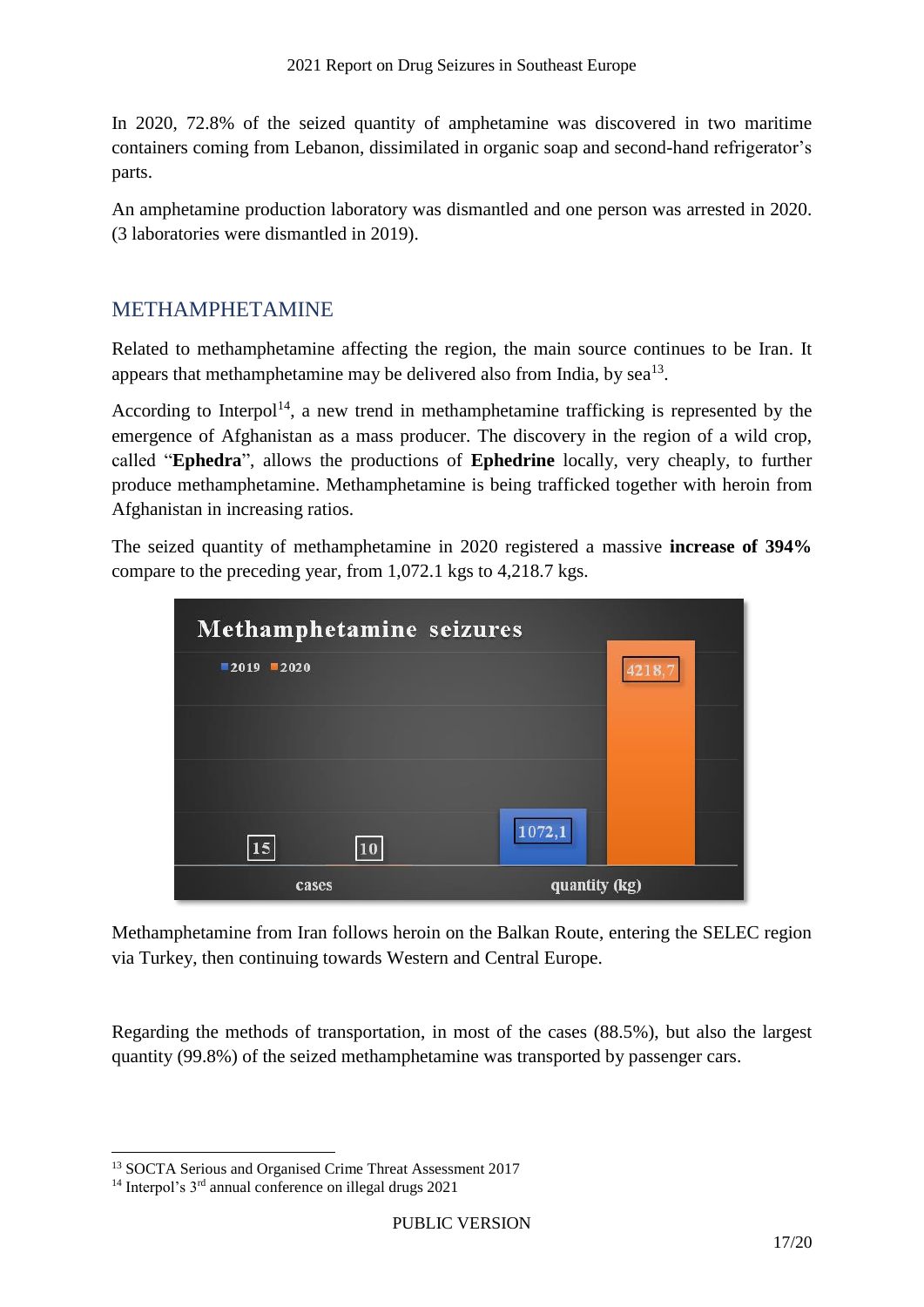In the analysed period 9 methamphetamine laboratories were dismantled and 11 persons were arrested. It needs to be mentioned that in 2019 as well 17 laboratories were destroyed and 27 suspects arrested.

During the last several years small quantities of methamphetamine are produced in kitchentype clandestine laboratories, the drugs being used predominantly for private use or even distribution<sup>15</sup>.

## <span id="page-18-0"></span>MDMA (Ecstasy / XTC)

In 2020 MDMA seizures in the region **increased by 390%** (from 2,571.3 kg to 12,608 kg).



The average quantity / transported also increased by 85%, from 0.27 kg / case in 2019 to 0.49 kg / case in 2020.

In 2020 the Law Enforcement Authorities in the region seized 28,751,182 pills of Captagon in 1,357 seizures.

#### <span id="page-18-1"></span>New Psychoactive Substances (NPS)

The New Psychotropic Substances (NPS) are substances which may pose a public health threat and are not on the list (of substances) monitored by UN's 1961 and 1971 Conventions (on Narcotic Drugs or on Psychotropic Substances).

They are not a single group, but rather various groups of substances, like synthetic cannabinoids, synthetic opioids, synthetic cathinones, but also plant-based substances like Krathom or Kath.

They are known as "designer drugs", "legal highs", "herbal highs", etc and are sold mostly on the internet, not limited to the dark web. Implicitly, the target is the younger population, looking for an alternative to the controlled drugs, with similar effects. On-line availability

 $\overline{a}$ 

<sup>&</sup>lt;sup>15</sup> SELEC 2018 drug report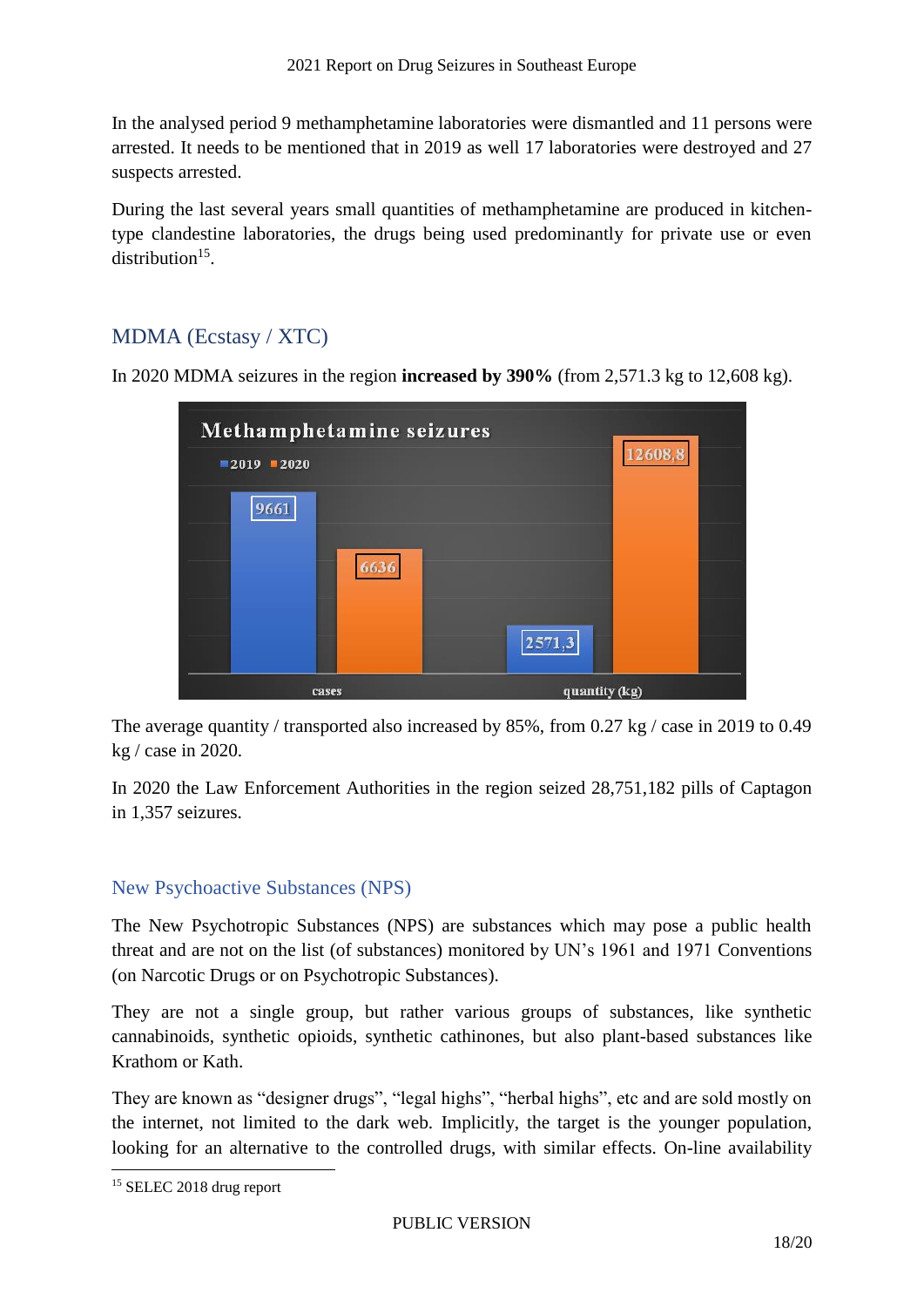gives the NPS a perception of legality and quality control in terms of concentration, effects or duration. After an on-line order, they are sent by mail/postal package delivery using transport companies, while labelled as other goods like bath salts.

According to EMCDDA, the number of new NPS on the global market has dropped over the past years, from 163 in 2016 to 71 in 2019<sup>16</sup>. It appears that countries that managed to update their legislation to keep up with the rapid evolution of the NPS sector succeeded in limiting their spread.

The New Psychoactive Substances arriving in the region are externally sourced, mainly from China, but also Belgium, Poland, the Netherlands and Ukraine.

Regarding the methods of transportation, most of the seized NPS were transported by air couriers (92.9% of the quantity) and air freight consignments / mail delivery (91.7% of the cases).

As the seizures are reported in different units (kilograms, tablets, packages) and there is no conversion procedure, a total quantity cannot be provided.

Regarding the risks posed by NPS usage, according to UNODC, "*NPS seem to pose a higher risk to individuals than that reflected in population-level statistics, as NPS use does not account for a significant share of total harm caused by drug use*".

## <span id="page-19-0"></span>Organised Criminal Groups (OCG)

In the analysed period, 116 Organized Criminal Groups were dismantled, 55% less than in the previous year (257 OCG dismantled in 2019). 683 OCG members were arrested in 2020, out of which 26.4% were foreign citizens (180 members).

The reported transborder controlled deliveries resulted in seizures of 1156 kg of cocaine, 51 kg of cannabis (herbal & resin), 10.8 kg of Khat, 5.1 kg of heroin, 201 gr of MDMA and various other drugs in smaller quantities. Also 11 suspects were arrested.

As not all the Member States participated with data in this regard, a regional inference cannot be drawn.

 $\overline{a}$ 

<sup>16</sup> European Drug Report 2021, EMCDDA